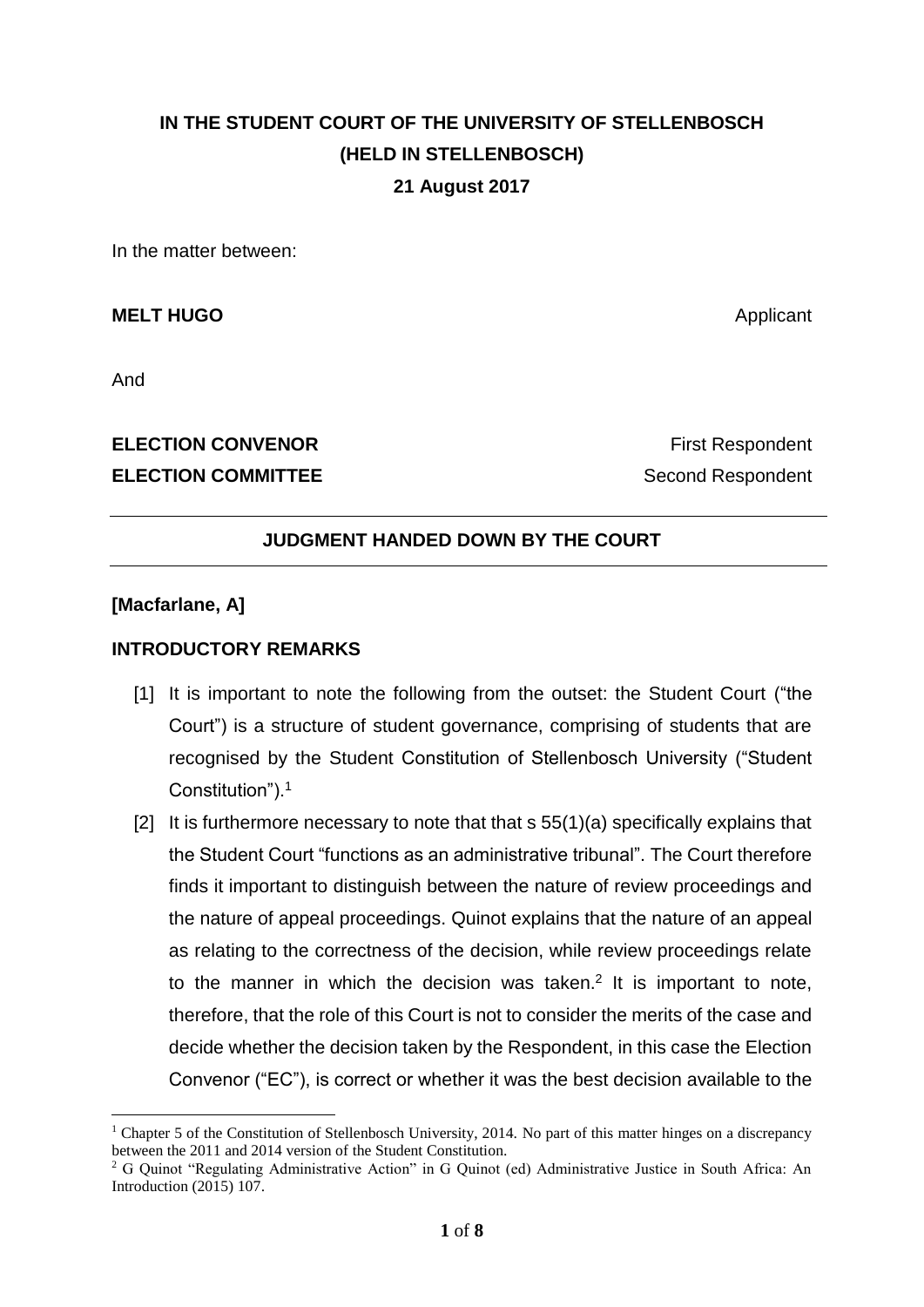EC but instead to consider the manner in which the decision was taken. In the Applicant's Founding Affidavit the applicant specifically requests "a review of the Respondent's *unreasonable* decision to reject [his] candidature." Bearing this in mind the Court finds it necessary to state that we cannot, under the guise of reasonableness, as a correction question. The Court shall bear this in mind when considering the Applicant's application.

[3] Lastly, the Court determines its own procedure with due consideration of the rules of natural justice and the need for the Court to be accessible.<sup>3</sup> These functions are to be fulfilled objectively, transparently and in the utmost good faith.

#### **JURISDICTION**

[4] Jurisdiction of the Court is established in Item 26(2) of Schedule 1 of the Student Constitution<sup>4</sup> alongside section 62 of the Student Constitution<sup>5</sup>:

# **FACTS OF THE CASE**

#### **Applicant's version of the facts:**

[5] The Applicant, having received his nomination form via email (26<sup>th</sup> July) set out drafting his CV, Mission and Vision, a process which he submits was relatively quick. On the contrary, it was contended by the Applicant, obtaining the required two hundred (200) signatures was challenging and took time as he submits that he was set on approaching, interacting and engaging (where

1

<sup>&</sup>lt;sup>3</sup> S 65(1) of the Student Constitution.

<sup>4</sup> (2) Any complaint about the running of the election, including any aspect that may jeopardise the freedom or fairness of the election, and any decision or failure to make a decision by the Election Convenor(s), must be lodged with the Student Court –

<sup>(</sup>a) within a reasonable time;

<sup>(</sup>b) before the third (3rd) University day (inclusive) after the announcement of the results; and

<sup>(</sup>c) in accordance with the rules of the Student Court.

<sup>&</sup>lt;sup>5</sup> "The Student Court has the power to -

<sup>(</sup>a) give an interpretation, or to confirm the interpretation of a party before the Court, regarding –

<sup>(</sup>i) this Constitution; or

<sup>(</sup>ii) any empowering provision in terms of which a student body or a member of a student body exercises power;

<sup>(</sup>b) decide on the constitutionality of any action or omission of a student body or a member thereof;

<sup>(</sup>c) review any decision of a student body or a member thereof whereby the rights or legitimate expectations of a student or group of students are materially and adversely affected;

<sup>(</sup>d) make a final decision regarding any matter where the parties consent to the jurisdiction of the Court; and

<sup>(</sup>e) decide on all other matters which this Constitution places under the jurisdiction of the Student Court."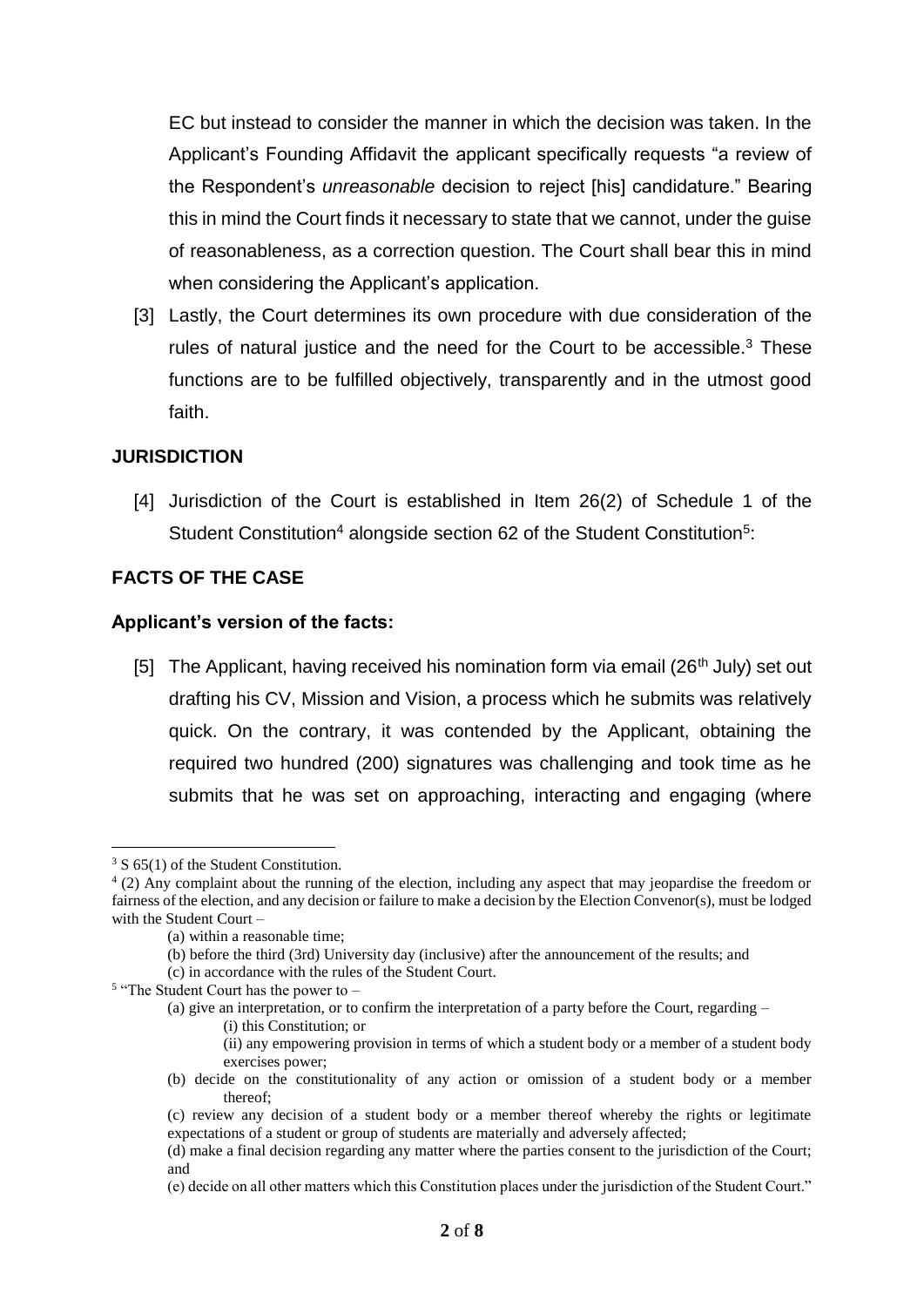possible) with every student who put down their signature – this would naturally take time. On the  $4<sup>th</sup>$  of August at 18h00 the Applicant received his last signature and thus the process was complete, in its entirety the application was finished and all that was left was for the Applicant to hand in the nomination.

- [6] On Monday, the  $7<sup>th</sup>$  of August the Applicant set aside the time slot of 13h00 14h00 to hand in the nomination form, containing the signatures, at the SRC office – this was accordingly accepted. The Applicant then returned to the Laboratory (Natural Science building IPB laboratory) and composed his email to the Election Convenor (EC) and attached his Vision, Policy Statement and CV. It is the sending of this email where the Applicant's problem arises. He alleges that he sent this email at approximately 13h41, however, the Applicant explained that upon checking his inbox for any receipt from the EC he came to the realisation that the email had in fact not been sent and was instead in his outbox. He then proceeded to convert the word documents (attached to the email in the outbox) into PDFs, walked out of the laboratory until receiving "a few bars of Maties Wi-Fi signal", reconnected his Inetkey and then, finally, clicked the "send" button – satisfying himself that his email was now in his "sent items" he noted that this email was logged as 14h26.
- [7] On the same day, at 22h56 the Applicant received an email from the EC whereby it was detailed that his nomination would be rejected should he fail to provide any proof that the email had indeed been sent before the stipulated deadline (14h00  $7<sup>th</sup>$  August) – (see Annexure 1). The Applicant replied to such email on Tuesday at 12h51 explaining that he was unable to provide electronic proof for the email being sent prior to the deadline (due to his lack of computer literacy) and requested that someone of their picking assist him in obtaining such proof by inspecting his computer, offering to bring his computer to such person if necessary. He further enquired whether they knew of any means that he could use himself to find the proof required.
- [8] At 13h08 the Applicant received a call from the Respondent where he was again requested to provide the proof requested of him. Once more the Applicant asked if an IT competent technician could assist him or to be "pointed in the right direction" to obtain this evidence. The call ended with him telling the EC that he shall once more attempt to find such evidence. He however admits that he was positive he would be unable to do so due to his lack of IT skills. At 13h54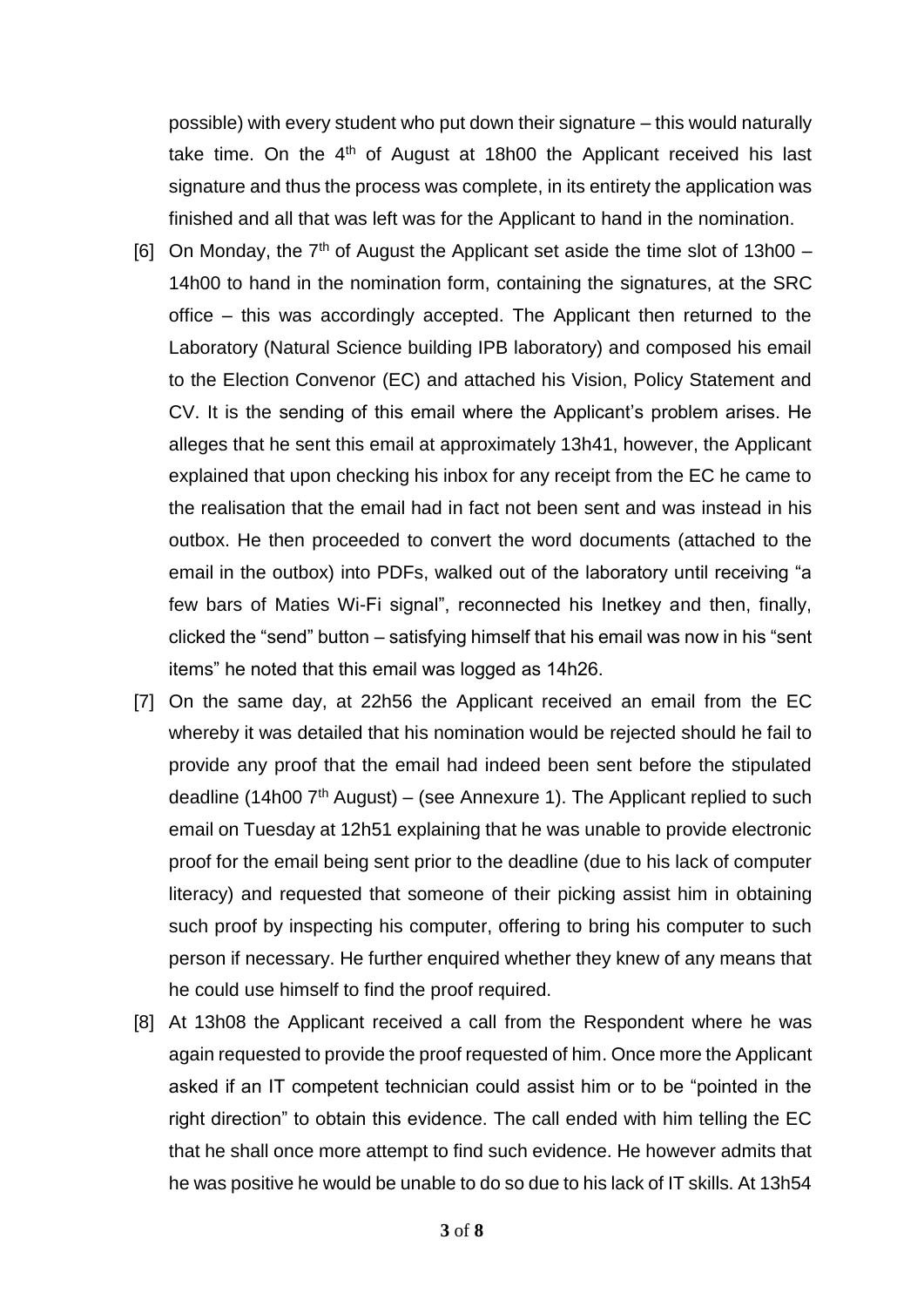the same day the Applicant once more requested a competent technician and invited the EC to 'test the Wi-Fi in the laboratory'. That was the last form of communication between the Applicant and the Respondent.

[9] On Friday the 11<sup>th</sup> August 2017 an email was sent to entire student body with all the names of the other candidates – it was this email which confirmed that the Respondent's nomination had indeed been rejected.

#### **Respondents' version of the facts**

- [10] The Respondents version is not drastically different from the Applicant's version of the facts. There are, however, the following differences between which the Court recognises as being substantial and material and which resulted in both parties being invited present oral arguments before the Court. Firstly, the Respondent (in paragraph six (6) of its Replying Affidavit) that the Applicant told him that he did not know that he had to submit a CV and a manifesto, thus disputing the Applicant's allegation in paragraph two (2) of his Founding Affidavit that he had immediately started drafting his CV, Mission and Vision upon receiving his nomination. Secondly the Respondent submits that during the correspondence between the parties, that being phone calls and emails, the Applicant did not state that he had sent his application at 13h41. The Respondent goes further to say that upon asking him (the Applicant) when he had sent the email, he (Applicant) did not reply. Accordingly, the Respondent alleges that this is the first time he has been made aware of the claim that the nomination and application had been sent at 13h41.
- [11] While there are certain other discrepancies between the two parties' versions of the event none of them are significant and therefore there is no need to address such.

#### **URGENCY**

[12] The urgency of this issue is significant, SRC caucusing and campaigning ends on 21<sup>st</sup> August (Monday). Thus, in terms of item 26(3)(a) of the First Schedule of the Student Constitution the Court must handle this matter with the necessary speed if harm will otherwise result. Here, without doubt, there is a risk of harm arising, firstly for the Applicant – as his opportunity to caucus and campaign for election, if his application/nomination is to be accepted, would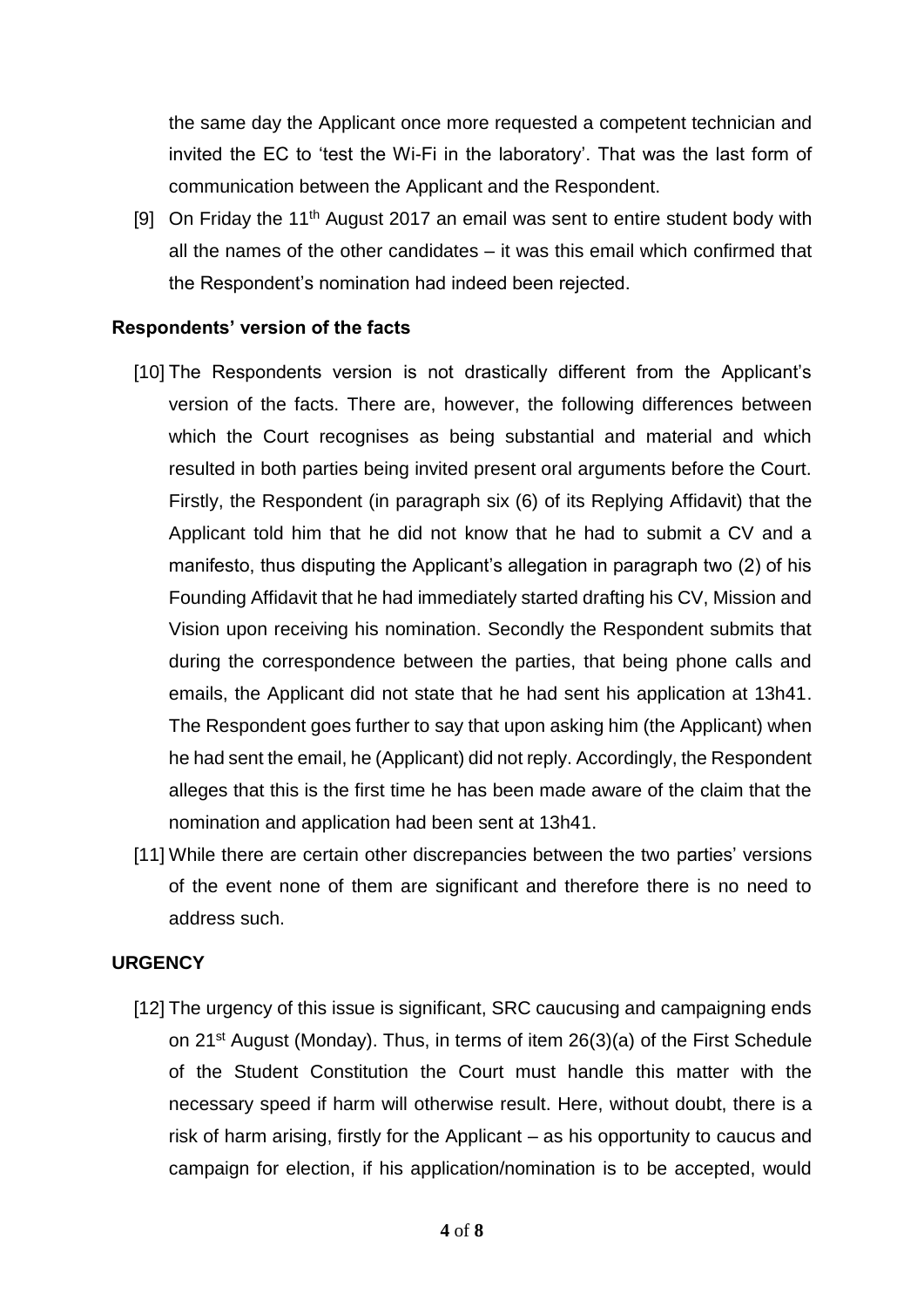have and will still be drastically reduced. Secondly, there is an interest that all eligible parties be able to stand for election, this is in the interest of the student body, and in the interest of the SRC. Put differently, it is in the interests of the SRC to have as many as possible candidates as this would give the election process and its results more credibility in the eyes of the student, and in the interests of the student body to have as many possible choices when choosing their representatives.

- [13] Accepting that Item 26(3)(a) has been 'triggered' the Court, in terms of Rule 6(4), has accepted the Applicant's request to dispense with the normal rules of procedure and is accordingly hearing the matter on an urgent basis.
- [14] Here the argument that due to the fact that the prejudice, to be suffered by the Applicant if the matter was not treated with urgency, was a result of his own negligence in the late application to this Court the urgent application should not be accepted is rejected. The cause of the urgency is not the focus here, instead what needs to be the decisive factor is the risk of harm arising if such an urgent application is not granted. The normal rules of creating one's own urgency are over-ridden by Item 26(3)(a) which specifically addresses the situation.

#### **APPLICATION OF THE LAW TO THE FACTS**

- [15] As stated above, this court serves strictly as an *administrative* tribunal, thus the Court does not have the jurisdiction to look into the merits of the decision taken (that decision being the rejection of the Applicant's nomination and application to stand for SRC).
- [16] Before the court sets out this enquiry it is important to understand that it is common cause that the application of the Applicant was incomplete at the known deadline, 14h00 on the  $7<sup>th</sup>$  day of August, 2017. Furthermore, in the absence of any proof to the contrary by the Applicant, the Student Court accepts that the full application with the required supporting documents was filed and completed at 14h26 on the  $7<sup>th</sup>$  day of August, 2017, twenty-six minutes late.
- [17] The Applicant's main contention is that the Respondent's decision to reject his candidature is unreasonable. Here it is worthwhile noting that the Student Constitution does not explicitly confer students with a right to 'reasonable administrative actions', in contrast to the Constitution of the Republic of South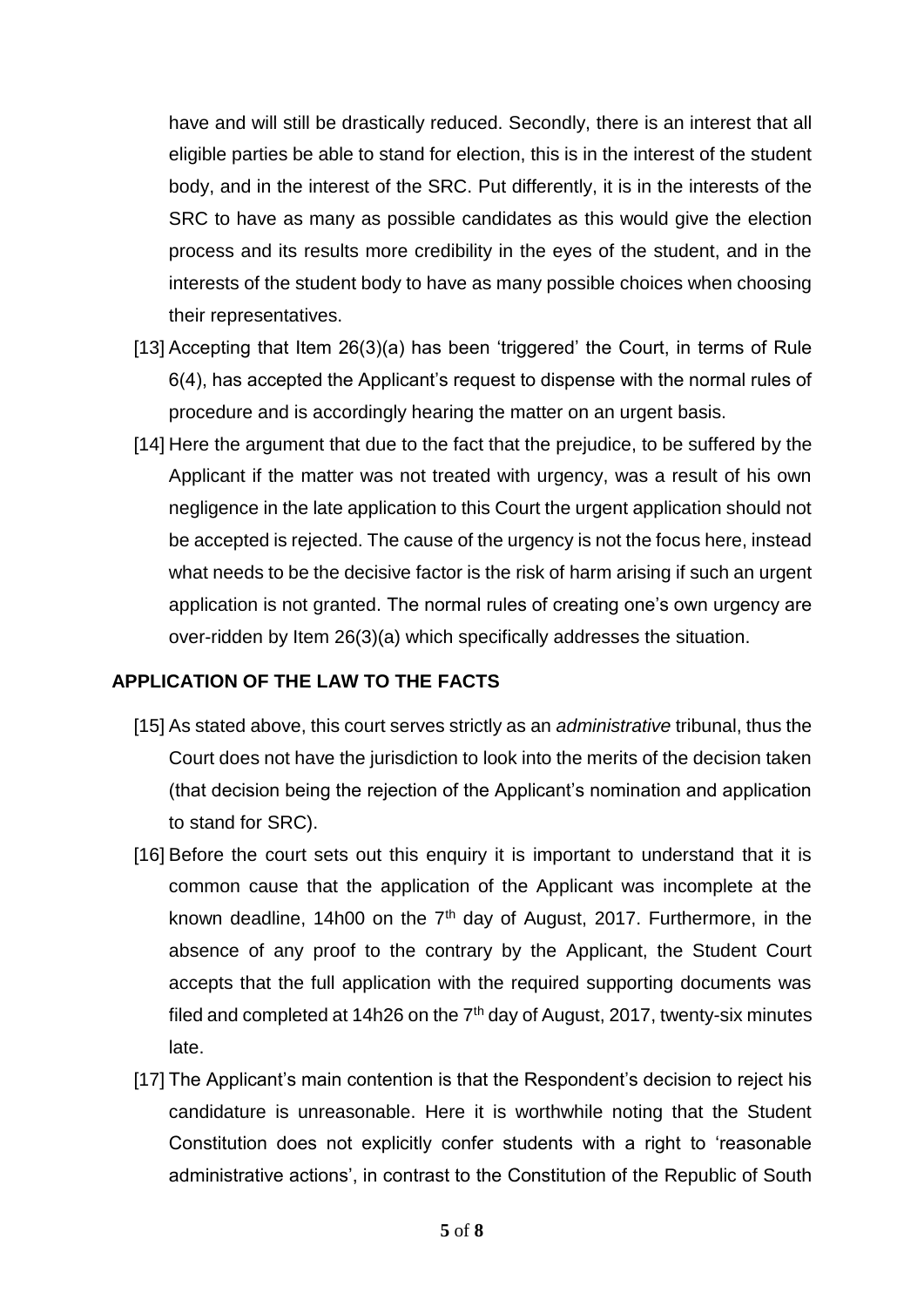Africa, 1996 ("the Constitution) which specifically states in s 33(1) that "everyone has the right to administrative action that is lawful, reasonable and procedurally fair". While this is indeed worth noting, the Court shall not place to much significance on it due to the fact that the Constitution is the supreme law of the country.

- [18] The Respondent's main contention on the other hand is that the issue here is rather that of lawfulness – the Respondent put forward the contention that if the application of the Applicant was to be accepted, despite of its incompleteness and late submission, that decision to accept the application despite the flaws in it would constitute an unlawful decision. The argument is that accepting the late application would indeed be reasonably fair to the Applicant in this regard but the requirement of reasonableness of a decision cannot and does not stand alone, the decision, in addition to being reasonable, needs to be lawful and procedurally fair. These requirements all need to be met.
- [19] The question to be decided on is whether the Respondents had a discretion to accept a late application. If the Court was to find that there was a discretion available to the EC to accept a late application then the lawfulness enquiry would not prove to be an obstacle to the Applicant. This is the crux of the issue before the Court. In terms of Item 12 of the Student Constitution, which states:
	- *a.* "*12 Completion of nomination forms*
	- *b. The Election Convenor(s) must reject the nomination of a candidate if it does not contain at least the following:* 
		- *(a) the full name of the candidate;*
		- *(b) the signature of the candidate;*
		- *(c) the signature of the nominator;*
		- *(d) the signatures of at least two hundred (200) students who second the nomination;*
		- *(e) a typed manifesto of no more than 300 words;*
		- *(f) a list of the candidate's relevant experience; and*
		- (g) *the candidate's University student number*",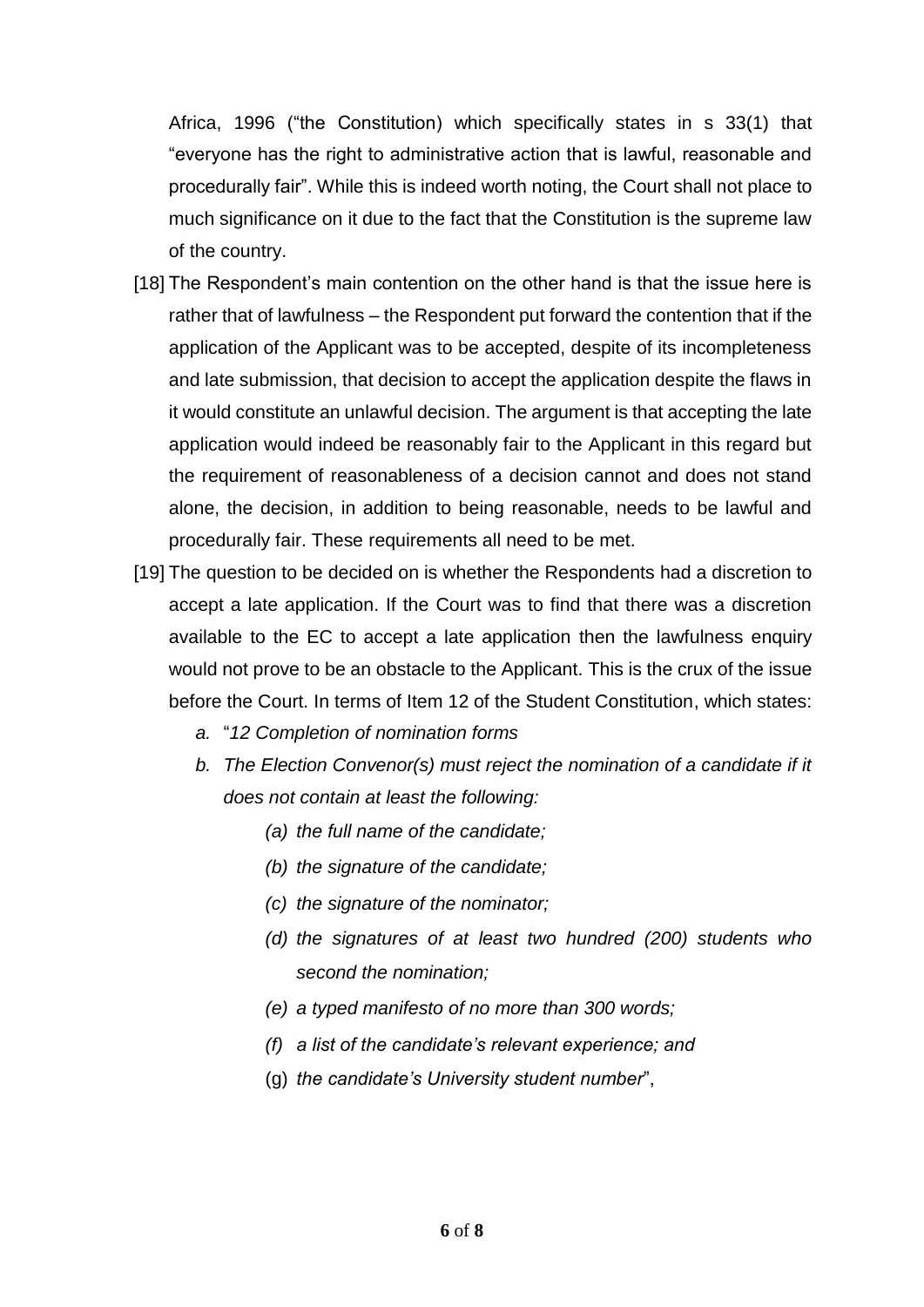- [20] The Court finds that the EC did not have a discretion to accept the Applicant's candidature. The use of the word "must" by the drafters of the Student Constitution is indicative of a mandatory provision. Therefore, the EC's decision to disqualify the Applicant's application is found to be lawful. It needs to be further stated that upon this reading and interpretation of Item 12 of Schedule 1 of the Student Constitution this was the only decision available to the EC, and a decision to accept the Applicant's application despite its flaws would have resulted in the EC exercising a power which it does not have, thus it would have been an unlawful exercise of power, resulting in an unlawful decision.
- [21] In terms of reasonableness, the Court is referred to *Bato Star Fishing (Pty) Ltd v Minister of Environmental Affairs*. <sup>6</sup> What is reasonable in the circumstances may merely be rational, or may be proportional. In determining which is more appropriate, the court must consider, *inter alia*, the nature of the decision, the nature of the competing interests, and the impact of the decision on the lives and well-being of those affected.<sup>7</sup> The interests advanced for the Applicant were: right of the Applicant to stand for SRC election which is granted in Section 13(2) of the Student Constitution. This right is expressly limited. These limitations are expressed as fair and relevant eligibility requirements. Furthermore, this right is subject to the Student Constitution. It therefore needs to be understood that this right to stand for SRC election which the Applicant looks to is not absolute. Due to non-compliance with the requirements and provisions set out in the Student Constitution the Applicant cannot rely on this right alone in his submission of unreasonableness. The Applicant goes on to point to the rights of the student body. This was elaborated on by the Applicant explaining that his 200 signatures are sufficient proof to show that the student body has an interest in favour of this applicant. The Applicant also points to the interest that the SRC elections are fair and representative. Here, it seems that the Applicant argues that the SRC election process needs to be fair to the individual. While this is an accurate statement the Applicant seems to turn its back on the need for the process to be fair the candidates as a whole. As the Respondent submits, if this application was to be granted it would be prejudicial

1

<sup>6</sup> 2004 4 SA 490 (CC).

<sup>7</sup> Para 45.